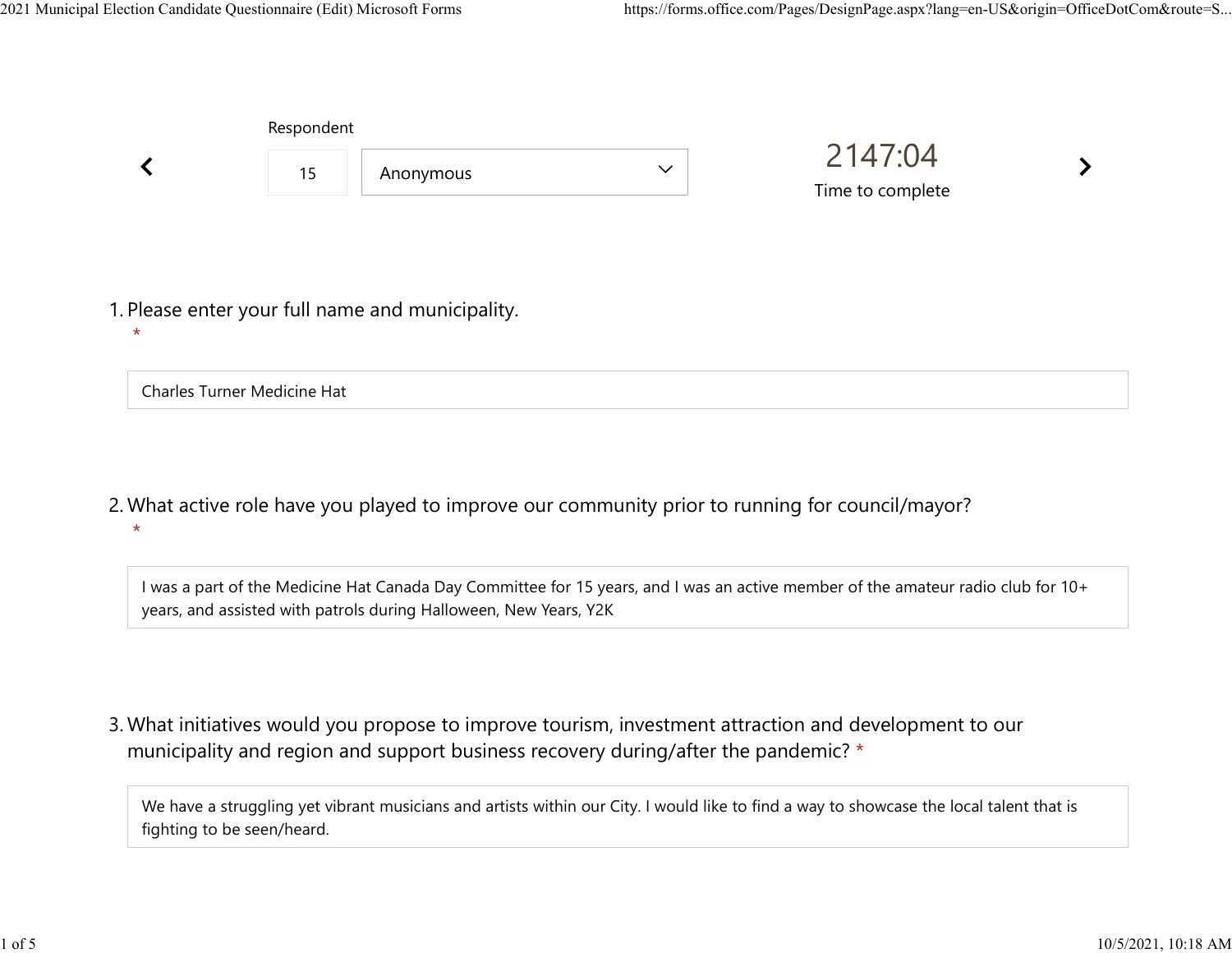$\star$ 

 $\star$ 

4. In Medicine Hat, businesses pay a higher proportion of property taxes compared to the residential sector.  Medicine Hat's tax gap of 2.35% is one of the highest in Alberta.  What is your position on the current approach to taxation and your thoughts on potential strategies to narrow this gap?  $\star$ 2021 Municipal Election Candidate Questionnaire (Edit) Microsoft Forms https://forms.office.com/Pages/DesignPage.aspx?lang=en-US&origin=OfficeDotCom&route=S...<br>A In Medicine Hat businesses nav a bigher proportion of proper

> Ray Kroc (founder of McDonald's) said it perfectly. Take a dime from many, not a dollar from a few. It is a business idea that is hard to deny worked.

5. If elected, what specific steps would you take to encourage & promote entrepreneurship within the region?

As someone who has been struggling to get their business off the door step within our city, I would like to see our City offer help to those who are willing to invest in the hard work of business start-up. Small business are the life blood of any economic recovery.

What is your stance on COVID-19 related laws that mandate requirements, including masks and vaccine 6. passports?

I follow the required mandates set out by our Province and our Health Minister. I am in no place with my education to state if they are correct or incorrect with the requirements handed down.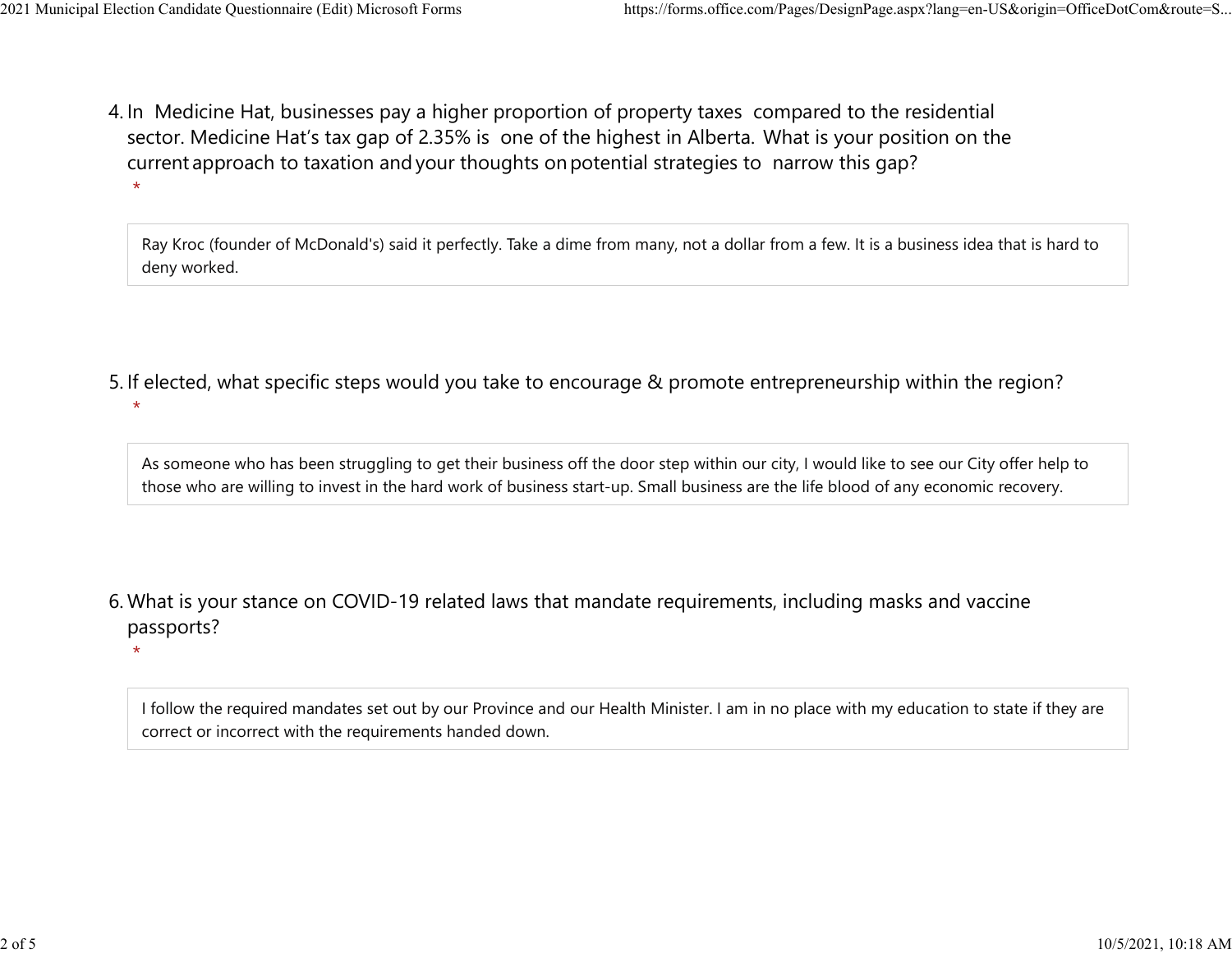- What is your plan for publicly-funded services (examples would include Medicine Hat Public Library, power plant, 7. facilities) if elected? 2021 Municipal Election Candidate Questionnaire (Edit) Microsoft Forms https://forms.office.com/Pages/DesignPage.aspx?lang=en-US&origin=OfficeDotCom&route=S...<br>7 Mhat is vour plan for publicly-funded services (examples wou
	- $\star$

Our Library is a service that cannot be removed. It provides a vast wealth of knowledge, and information to everyone. Our power plant, is a business of it's own. The public funds it through paying utility rates, not taxes. Our facilities, are just that, facilities that a city provides the public. The city is a business as well, and must provide services for the people. To increase revenue, you increase services and the tax base. Not by increasing taxes, but by enticing people to join your city.

8. How important is it for our region to have a local Community College? What specific steps could the municipality do to work better with Medicine Hat College to provide ongoing opportunities for future learners?  $\star$ 

I don't feel a Community College is something our city requires or would be better off having. MHC does the absolute best it can with the population base that resides within our city, yet finds class sizes are typically too small in some courses and is forced to close those classes.

9. How will you attract newcomers to the district and address the needs for a skilled workforce? \*

While I applaud our current Council for trying to bring in new business to Medicine Hat, we need to seek larger industry. While increasing the number of small shops, hotels, and restaurants in our area does bring employment to our city, it does not bring good paying careers with benefits, pensions, etc that keep people grounded to a location.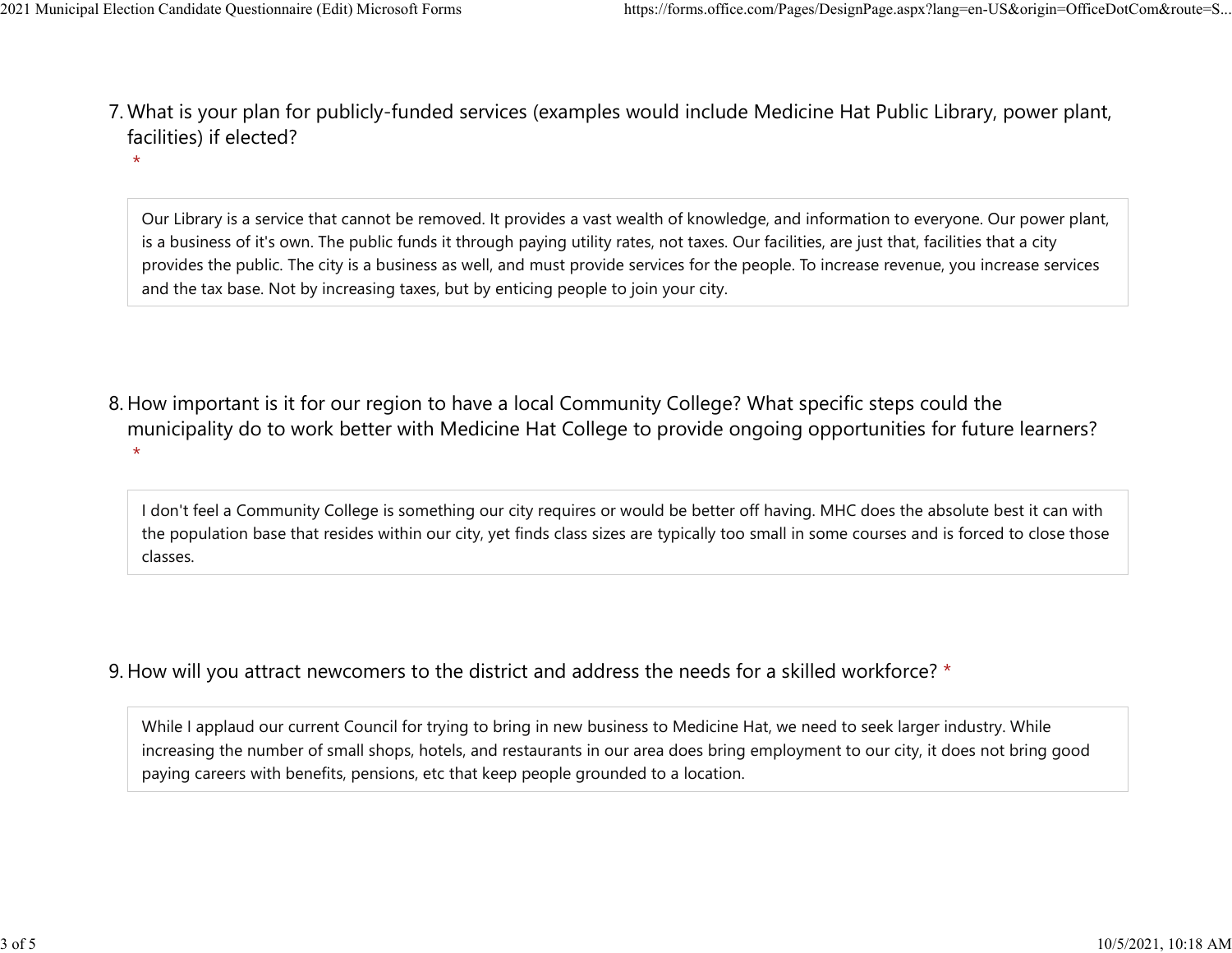$\star$ 

10. What is your stance on the importance of mental health & wellness support in our region? What ideas, implementations, and initiatives would you put forward to improve the overall mental health & wellbeing of our community? 2021 Municipal Election Candidate Questionnaire (Edit) Microsoft Forms https://forms.office.com/Pages/DesignPage.aspx?lang=en-US&origin=OfficeDotCom&route=S...<br>10 What is vour stance on the importance of mental bealth & we

> Mental health and wellness is vital in any area. People who feel good, feel alive, feel wanted; bring growth, warmness, and are more included in what happens within a community. Over the last 18+ months, people have been secluded, feel lost, feel overwhelmed, feel alone. This is setting up people for failure. We need to ensure that we quite flooding our media with negative reports and start pushing the help that is available, the support groups, the positive.

11. How will you further diversity and inclusion initiatives in our region, as it relates to each of the pillars in the Chamber's Vote Prosperity Platform: https://www.medicinehatchamber.com/voteprosperity2021/ (https://www.medicinehatchamber.com/voteprosperity2021/)  $\star$ 

I feel the Chamber and all levels of government need to focus on those who put in hard work and dedication to proper our society. I don't care what background you come from. Everyone who works hard should deserve equal opportunity.

## 12. On a municipal level, how do you intend to address climate change and pollution?

 $\star$ 

If we want to see increased profits with reduced emissions within our own power generation, we need to start looking into nuclear and microgeneration. Lift the limits on microgeneration for the public. Allow those who have solar panels on their roof generate more than 5KW, and don't reset the meter every month. If someone wants to invest in a large solar array on their roof, allow them to generate profit during the sunniest months to aid in paying off the investment. That is an easy cost free way to increase generation at little to no cost to the city, because the city generation plant can then sell the additional power to the "grid" to increase profits, while keeping the